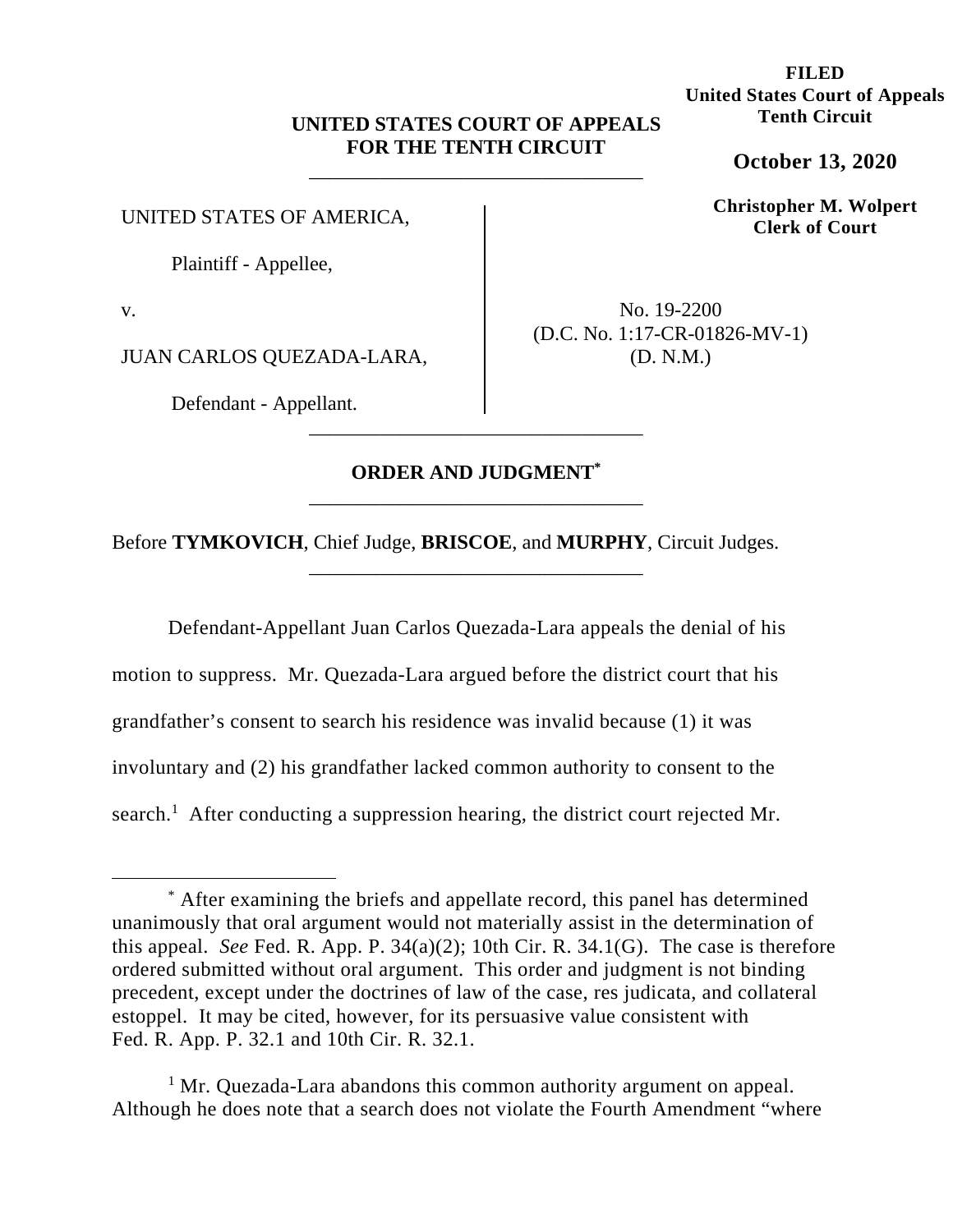Quezada-Lara's arguments and denied the motion to suppress. Exercising jurisdiction under 28 U.S.C. § 1291, we affirm.

# **I**

Mr. Quezada-Lara was charged in a two-count indictment: Count 1, assaulting, resisting, and impeding a federal officer, in violation of 18 U.S.C. § 111, and Count 2, being a prohibited person in possession of a firearm and ammunition, in violation of 18 U.S.C. §§  $922(g)(3)$  and (5). ROA, Vol. I at 13. He moved to suppress the firearms and ammunition found during a search of his residence, contending (1) that his grandfather did not voluntarily consent to the search and (2) that his grandfather did not have authority to consent because he lacked common authority over the premises. *Id.* at 42–59.

At the suppression hearing, FBI Special Agent Bryan Acee testified that the search of Mr. Quezada-Lara's house occurred late on the night of June 19, 2017 and in the early morning of June 20, 2017, while law enforcement officers were looking for Mr. Quezada-Lara in connection with an assault on an officer on June 19th. *Id.*, Vol. II at 4–6. A few hours after the assault, Mr. Quezada-Lara's girlfriend had reported his car stolen to the Albuquerque Police Department and provided law enforcement with his home address. *Id.* at 5. The car was registered to that address. *Id.* 

police obtain consent to search from one who possesses common authority over the premises," Aplt. Br. at 25, he does not make any argument regarding his grandfather's lack of common authority.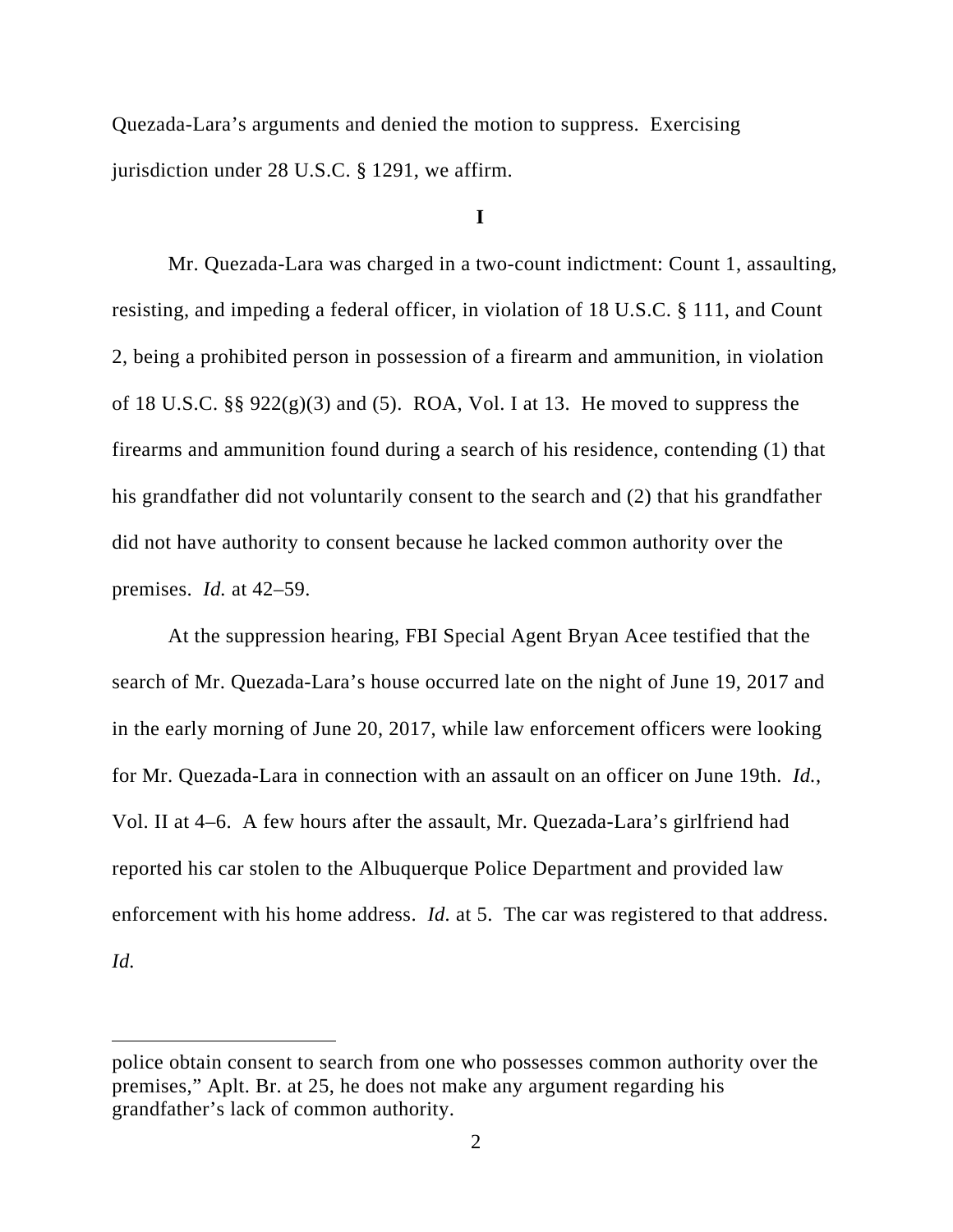Agent Acee testified that law enforcement surveilled Mr. Quezada-Lara's address and observed a light blue SUV departing the property. *Id.* at 6. Agent Acee recognized the vehicle because he believed it had picked up Mr. Quezada-Lara earlier in the day after he fled from agents. *Id.* Agent Acee pulled the car over, and Mr. Quezada-Lara's girlfriend, Jessica Artega, was in the car. *Id.* at 7. Agent Acee explained to her that law enforcement was looking for Mr. Quezada-Lara, and Ms. Artega responded that she stayed at Mr. Quezada-Lara's home occasionally and that she was "50 percent sure" that Mr. Quezada-Lara was in the house. *Id.* She also stated that Mr. Quezada-Lara had a .45 pistol. *Id.* at 57. She said that she had brought food to the residence for Mr. Quezada-Lara's grandfather that evening and told officers that the grandfather was hard of hearing. *Id.* at 9, 35. Ms. Artega provided Agent Acee with a key to the residence. *Id.* at 9.

Agent Acee testified that Ms. Artega accompanied law enforcement back to the residence, where the agents knocked on the front door and windows and called out to the occupants of the house but received no response. *Id.* at 7–8. Agents went to the back of the house and knocked on the back door. *Id.* at 9. They saw the blinds in a window move and saw Mr. Quezada-Lara's grandfather (Mr. Lara) look out. *Id.* Agent Acee testified that they had awakened Mr. Lara and that he looked "startled." *Id.* Agent Acee stated that when Mr. Lara first opened the window blinds, agents had their weapons drawn but lowered the weapons once they saw Mr. Lara. *Id.* at 12. Agents then identified themselves and asked Mr. Lara to come to the back door. *Id.* at 9–10. Agent Acee summoned Agent Stemo, who is fluent in Spanish, to talk to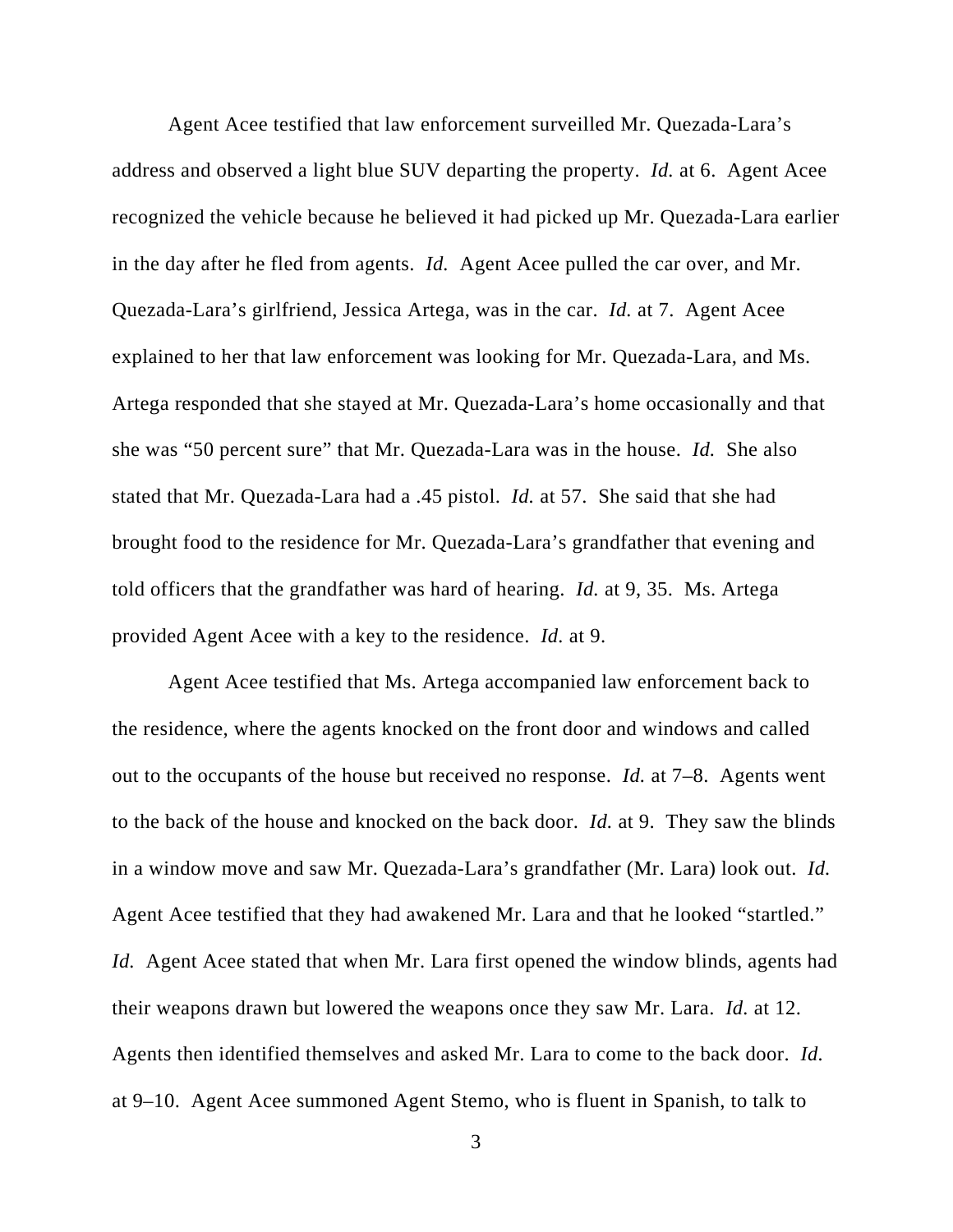Mr. Lara. *Id.* at 10. Agent Acee testified that Mr. Lara was cooperative and friendly, and that Mr. Lara appeared to understand what Agent Stemo was telling him. *Id.* at  $10-11$ .

Mr. Lara came out of the house and sat in a chair on the porch. *Id.* at 11. Agent Stemo explained why the police were there and asked if Mr. Quezada-Lara was in the home, and Mr. Lara replied that his grandson had been there earlier in the day for a little while, mentioning that his grandson had taken a shower. *Id.* at 11, 14, 19. He gave agents verbal permission to clear the house to verify whether Mr. Quezada-Lara was there. *Id.* at 12, 72–73. During the initial safety clear, Agent Acee saw drug paraphernalia, including small plastic bags containing residue of what he believed was methamphetamine, on the dresser in the bedroom that Mr. Lara later identified as Mr. Quezada-Lara's. *Id.* at 15.

Agent Stemo testified that she spoke with Mr. Lara on the back porch during the safety clear. Mr. Lara seemed to understand what she was telling him because his answers made sense and indicated that he understood what was being asked. *Id.* at 74. She also stated that Mr. Lara was joking with her. *Id.* at 73–74. Following the safety clear search, Mr. Lara, Agent Stemo, and Agent Acee went into the kitchen and sat at the kitchen table. *Id.* at 12, 75. Mr. Lara carried on a conversation with Agent Stemo, speaking both English and Spanish. *Id.* at 12–13. Mr. Lara stated that he lived at the residence with his daughter and his grandson. *Id.* at 76. Agent Stemo explained to Mr. Lara that agents were there because they believed his grandson had been involved in an incident where he ran over one of their task force officers. *Id.* at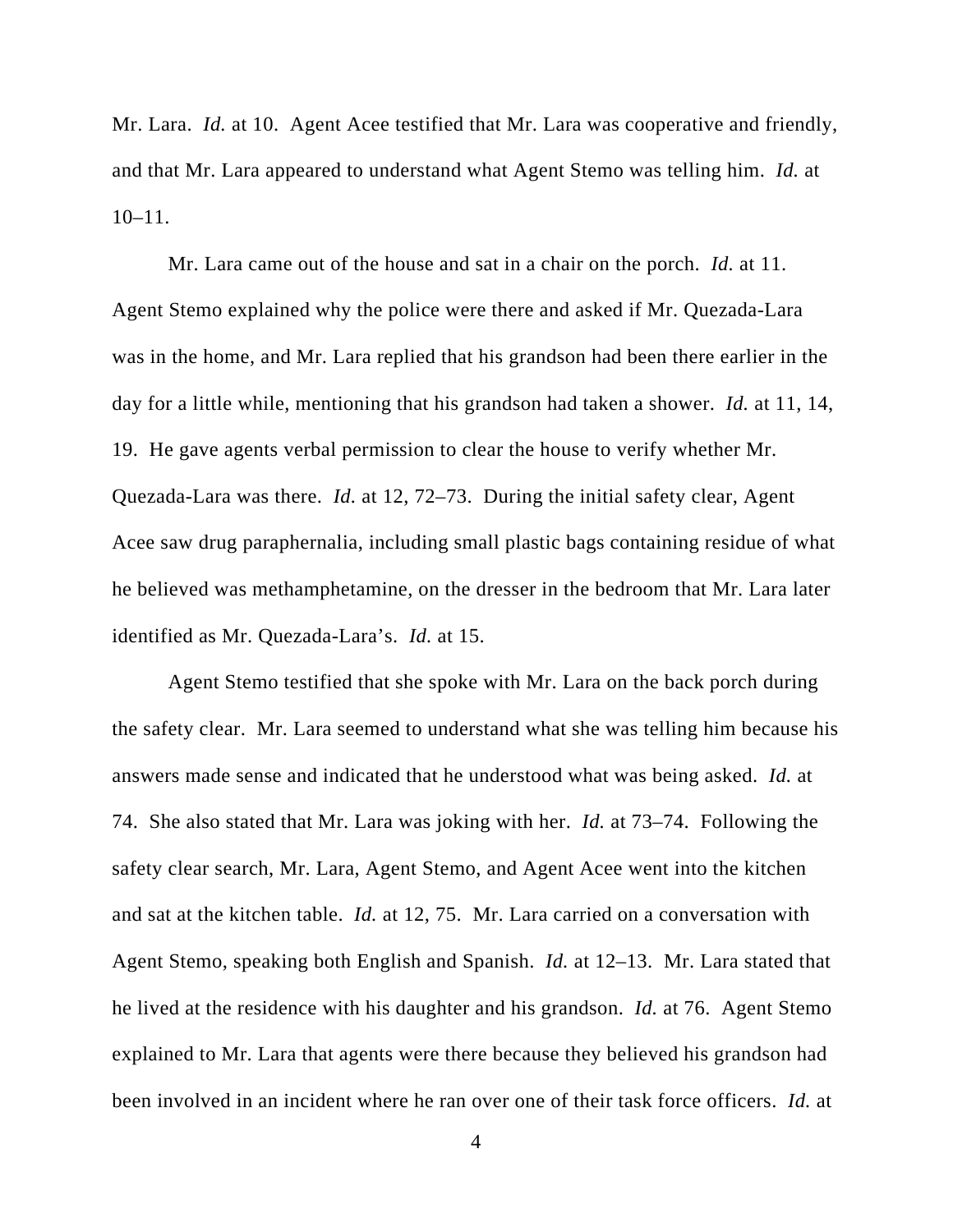78. She testified that she thought she told him agents were looking for drugs or firearms, and that he responded that he did not have any guns because his daughter did not like them. *Id.* at 78–79. Mr. Lara told the agents that his grandson's bedroom was located by the back door and showed Agent Acee the bedroom. *Id.* at 14. Mr. Lara also told the agents that his grandson sometimes slept in a shed in the backyard. *Id.* at 14–15.

Agent Stemo presented Mr. Lara with a Spanish language consent-to-search form and went over it with him. *Id.* at 15. When asked if he had any questions about the form, he stated that he did not. *Id.* at 79. Agent Stemo testified that when she was reading the form to him, Mr. Lara appeared to understand it, was nodding his head, and never hesitated before signing the form. *Id.* at 79–80. Mr. Lara then signed the consent form, and the agents conducted a full search of the residence. *Id.* at 17–19. Agent Stemo sat in the kitchen with Mr. Lara for 30 to 45 minutes during the search of the home. *Id.* at 80. They discussed who lived there, and Mr. Lara told agents that his daughter had gone to Mexico. *Id.* at 94. According to Agent Stemo, Mr. Lara appeared to have his wits about him, never indicated that he was suffering from some type of dementia, and never responded to her questions with, "I don't remember." *Id.* at 81. During the search, agents found some of Mr. Quezada-Lara's clothing in the bathroom. *Id.* at 19. Agents also found two guns in the bedroom. *Id.* at 95.

Mr. Lara also testified at the suppression hearing. He could not recall his age or where he lives, why he was in court, or that his grandson was there. *Id.* at 102–04.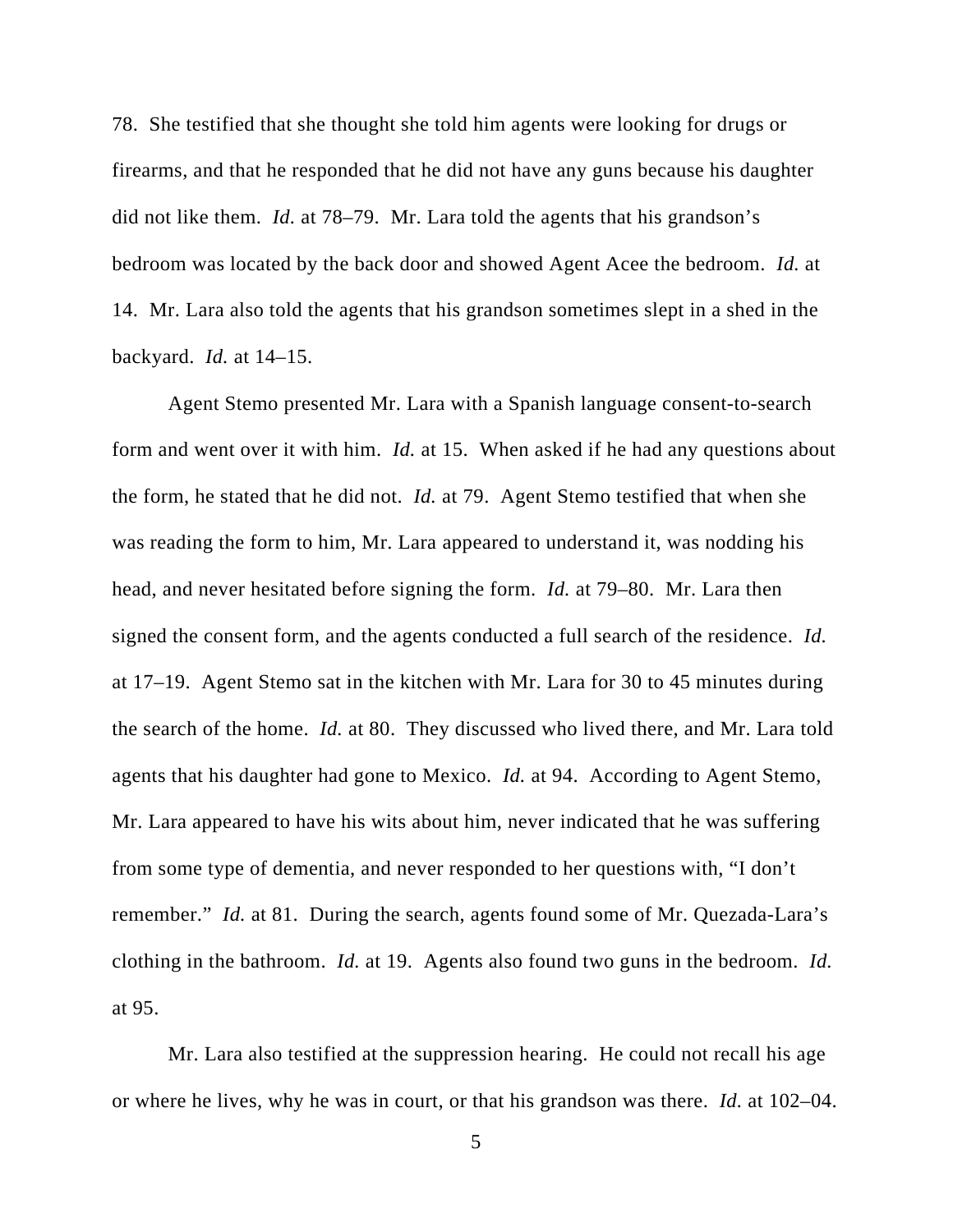He also testified that police had never been to his house. *Id.* at 107. He stated that he did not remember sitting with the police in his kitchen. *Id.* at 108. When asked how old he was, he responded, "I'm really old. I'm like, you know, like 33, 34, I think." *Id.* at 109.

In addition, Mr. Lara's daughter—Rosa Lara Baillon (Ms. Lara)—testified at the suppression hearing. She testified that her father lives at her residence, has his own bedroom, and full access to everywhere in the house. *Id.* at 120. She explained that Mr. Lara has been receiving treatment for Alzheimer's for five years. *Id.* at 114. She testified that she had gone to Mexico to check on her mother on the date that the agents searched her residence. *Id.* at 112. She stated that when she returned home, she found a window of Mr. Lara's room broken. *Id.* at 113. When she asked Mr. Lara what happened, he said, "They tried to kill me." *Id.*

Mr. Quezada-Lara introduced into evidence medical records from Mr. Lara's psychiatrist, who met with Mr. Lara on August 14, 2017 and on February 19, 2018. *Id.*, Vol. I at 50–51. According to the district court, the August 14, 2017 report stated that Mr. Lara suffered from moderate Alzheimer's dementia, describing Mr. Lara as having poor memory, no decisional capacity, and "impoverishment of thinking." *Id.*  The February 19, 2018 report stated that Mr. Lara had "advanced" Alzheimer's dementia, as well as impaired memory and limited insight and judgment. *Id.* at 51.

Following the parties' post-hearing briefing, the district court denied Mr. Quezada-Lara's motion to suppress. *Id.* at 41–59. The district court concluded that Mr. Lara had actual authority to consent to the search because his familial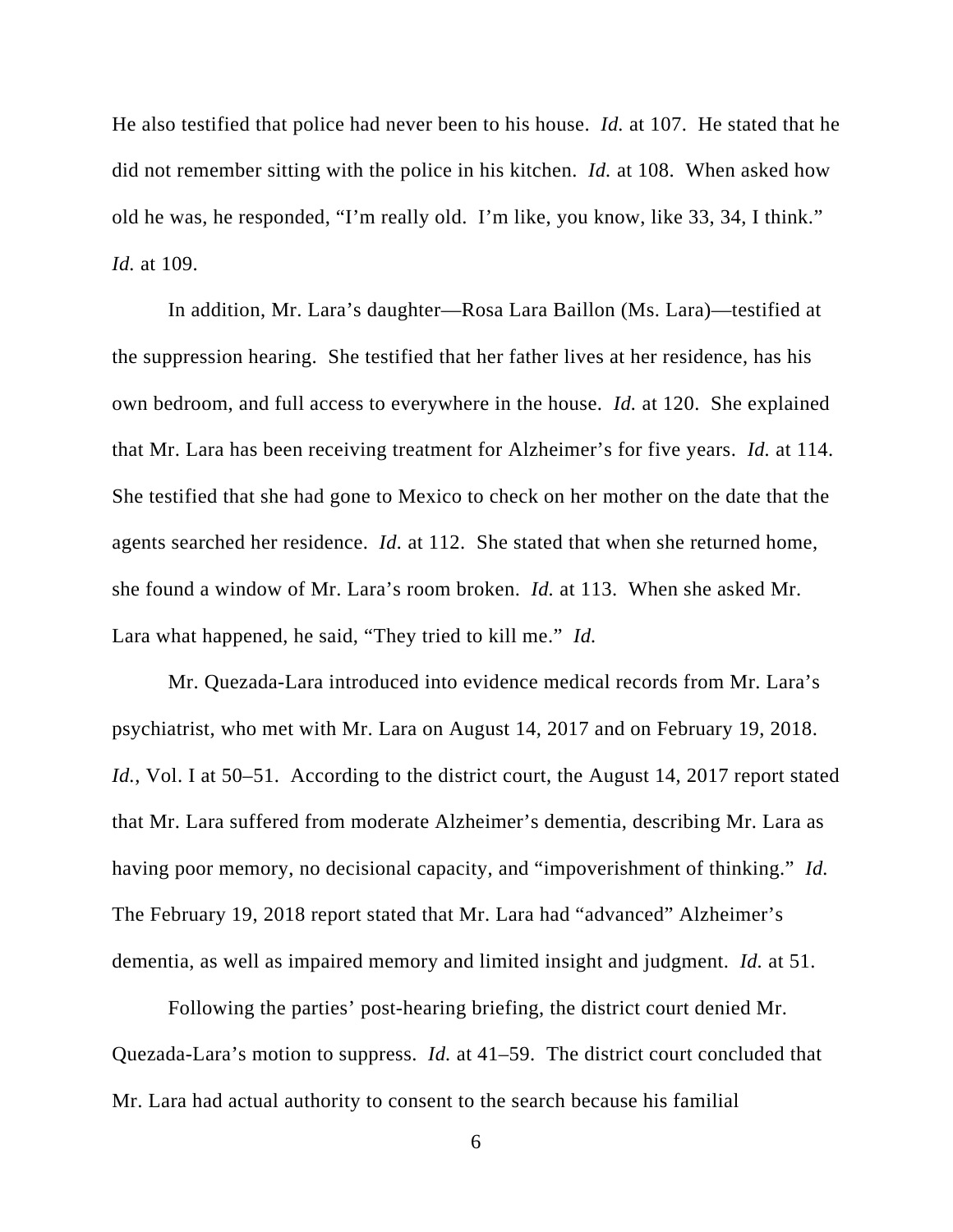relationship with both Mr. Quezada-Lara and Ms. Lara gave rise to a presumption of control for most of the property. *Id.* at 51–54, 58. The district court also found that Mr. Lara voluntarily consented to the search, despite his Alzheimer's dementia, given that at the time of the search, he was lucid and gave coherent answers to the agents' questions. *Id.* at 54–58. The court also found that the agents did not use any coercive tactics to obtain the consent and that the agents' testimony was "straightforward and credible." *Id.* at 57. Mr. Quezada-Lara subsequently entered into a plea agreement, pleading guilty to both counts of the indictment but reserving his right to appeal the denial of his motion to suppress. *Id.* at 60–71. The district court sentenced him to 48 months' imprisonment. *Id.* at 72–75. He timely filed a notice of appeal.

### **II**

In reviewing the denial of a motion to suppress, we accept the district court's factual findings unless they are clearly erroneous, and we view the evidence in the light most favorable to the government. *United States v. Worthon*, 520 F.3d 1173, 1178 (10th Cir. 2008). "The credibility of witnesses, the weight accorded to evidence, and the reasonable inferences drawn therefrom fall within the province of the district court." *Id.* However, we review de novo the ultimate determination of reasonableness under the Fourth Amendment. *Id.*

The Fourth Amendment protects "[t]he right of the people to be secure in their person, houses, papers, and effects, against unreasonable searches and seizures." U.S. Const. amend. IV. "It is axiomatic that the physical entry of the home is the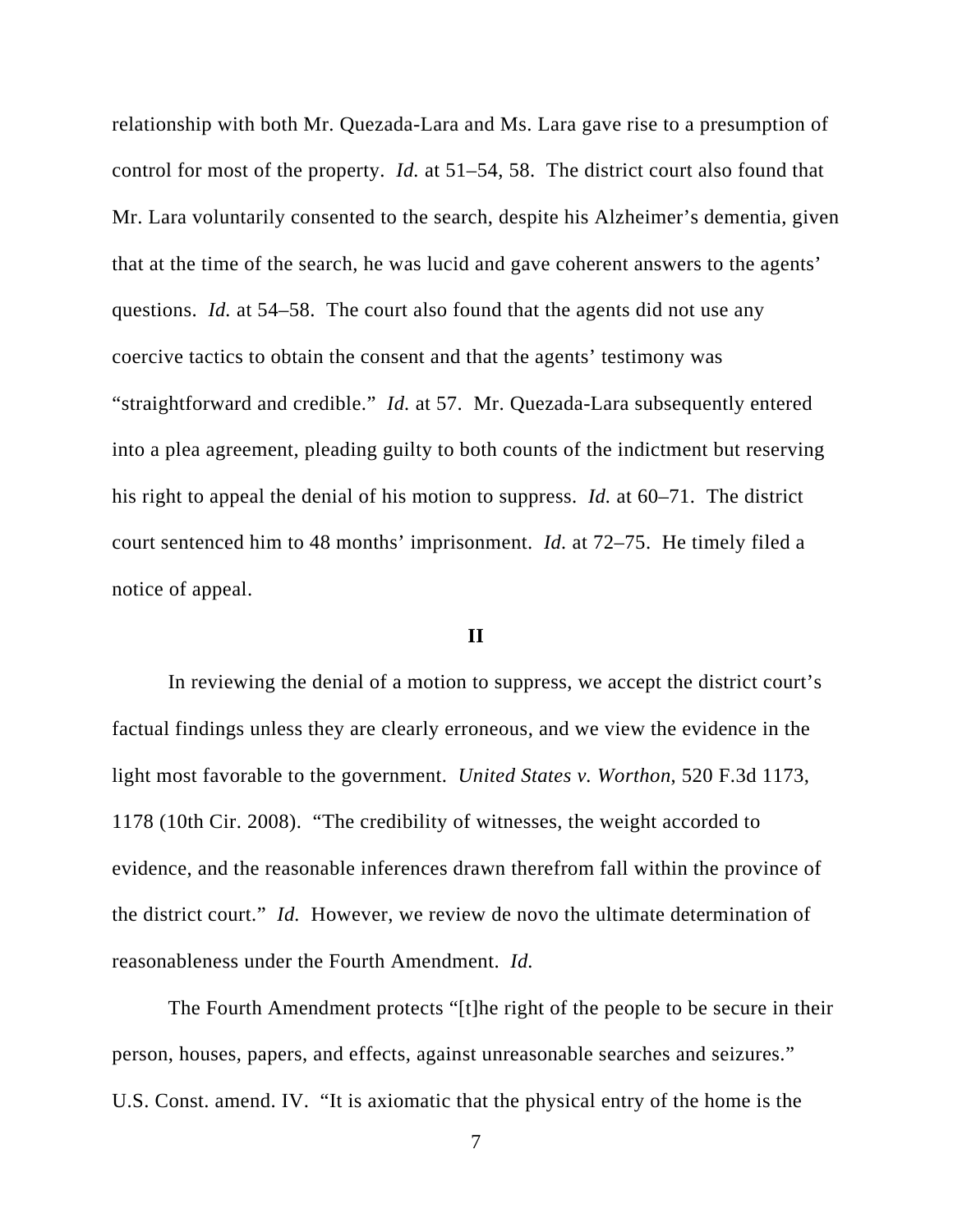chief evil against which the wording of the Fourth Amendment is directed." *Welsh v. Wisconsin*, 466 U.S. 740, 748 (1984) (quotations omitted). A principal protection against unnecessary intrusions into the home by police is the Fourth Amendment's warrant requirement. *Id.* Thus, warrantless searches and seizures inside the home are presumptively unreasonable. *Payton v. New York*, 445 U.S. 573, 586 (1980).

Nonetheless, the "Fourth Amendment recognizes a valid warrantless entry and search of premises when police obtain the voluntary consent of an occupant who shares, or is reasonably believed to share, authority over the area in common with a co-occupant who later objects to the use of evidence so obtained." *Georgia v. Randolph*, 547 U.S. 103, 106 (2006). "In other words, a third party who voluntarily consents to the search of commonly held property must have actual or apparent authority to do so." *United States v. Thompson*, 524 F.3d 1126, 1132 (10th Cir. 2008).

In addition, the Fourth Amendment requires that consent be voluntary and "not be coerced, by explicit or implicit means, by implied threat or covert force*.*" *Schneckloth v. Bustamonte*, 412 U.S. 218, 228 (1973). "The government bears the burden of proving that consent is given freely and voluntarily." *United States v. Harrison*, 639 F.3d 1273, 1278 (10th Cir. 2011). Voluntariness is a factual finding that is determined under the totality of the circumstances. *Bustamonte*, 412 U.S. at 226. Thus, we review the district court's determination of voluntariness for clear error. *Thompson*, 524 F.3d at 1133. "A district court's factual finding is clearly erroneous when it is without factual support in the record or if, after reviewing all the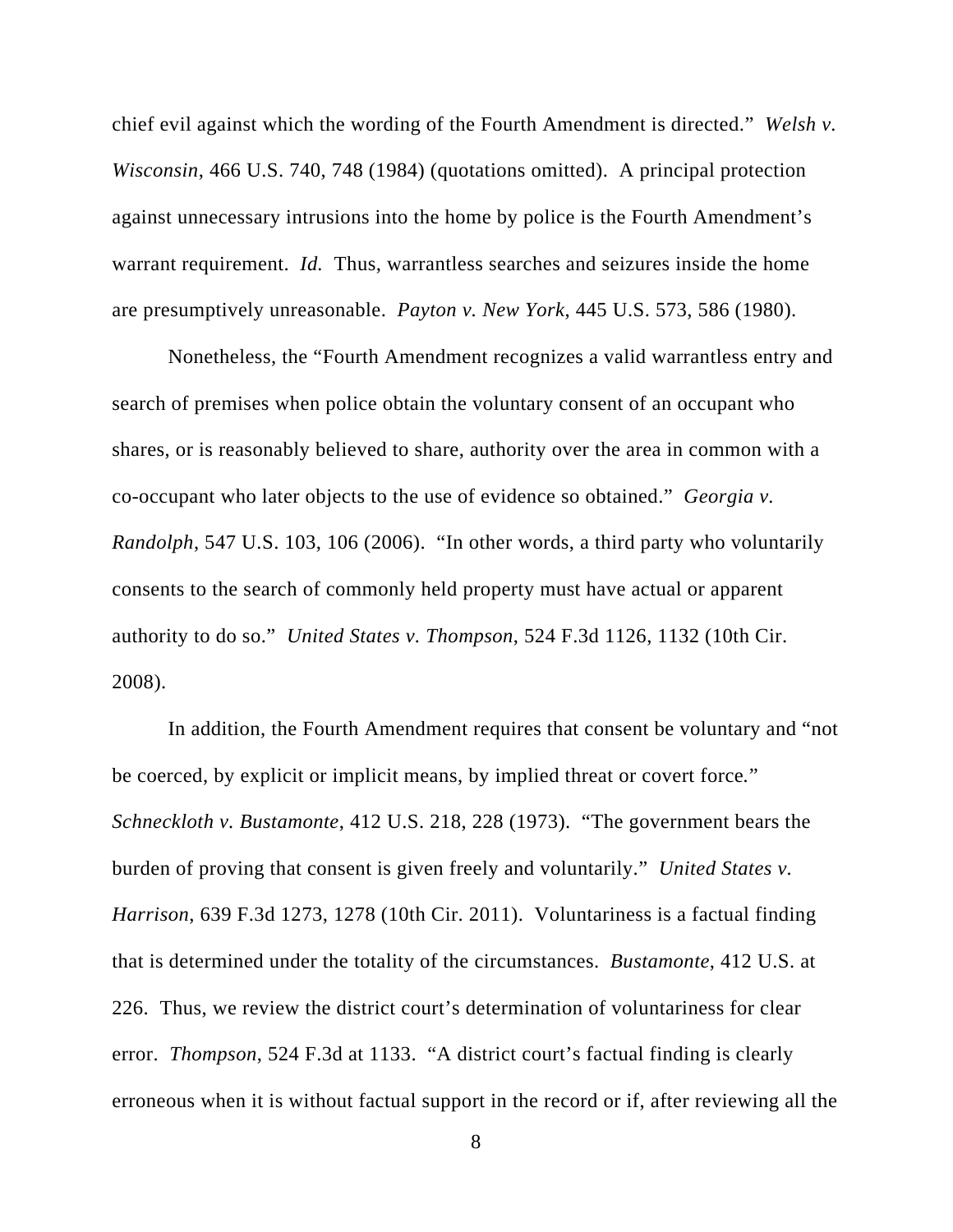evidence, we are left with a definite and firm conviction that a mistake has been made." *United States v. Cash*, 733 F.3d 1264, 1273 (10th Cir. 2013) (quotation omitted). That is, as long as the district court's account of the evidence is plausible in light of the record viewed in its entirety, we will not reverse. *Anderson v. City of Bessemer City*, 470 U.S. 564, 573–74 (1985).

#### **III**

Mr. Quezada-Lara makes several new arguments that he did not make before the district court. Mr. Quezada-Lara failed to file a reply brief, even though the government raised the issue of waiver in its response. Aple. Br. at 1, 14, 27.

Mr. Quezada-Lara argues that the backyard of the residence is part of its curtilage and that the agents violated the Fourth Amendment by entering it. Aplt. Br. at 16, 20. He also argues that agents conducted an improper protective sweep, *id.* at 20–23, and that Mr. Lara lacked authority to consent because agents were not told he resided at the home until after he signed a written consent, *id.* at 23. None of these arguments were made before the district court—not in Mr. Quezada-Lara's motion to suppress or in his closing brief. *See* ROA, Vol. I at 15–18 (motion to suppress); *id.* at 33–40 (closing brief).

"An argument not raised in the suppression motion, however, is waived*.*" *United States v. Warwick*, 928 F.3d 939, 944 (10th Cir. 2019) (citing *United States v. Burke*, 633 F.3d 984, 987 (10th Cir. 2011) ("But none of these arguments was presented to the district court at the suppression hearing, and they are therefore waived on appeal.")). "Indeed, we are required under Federal Rule of Criminal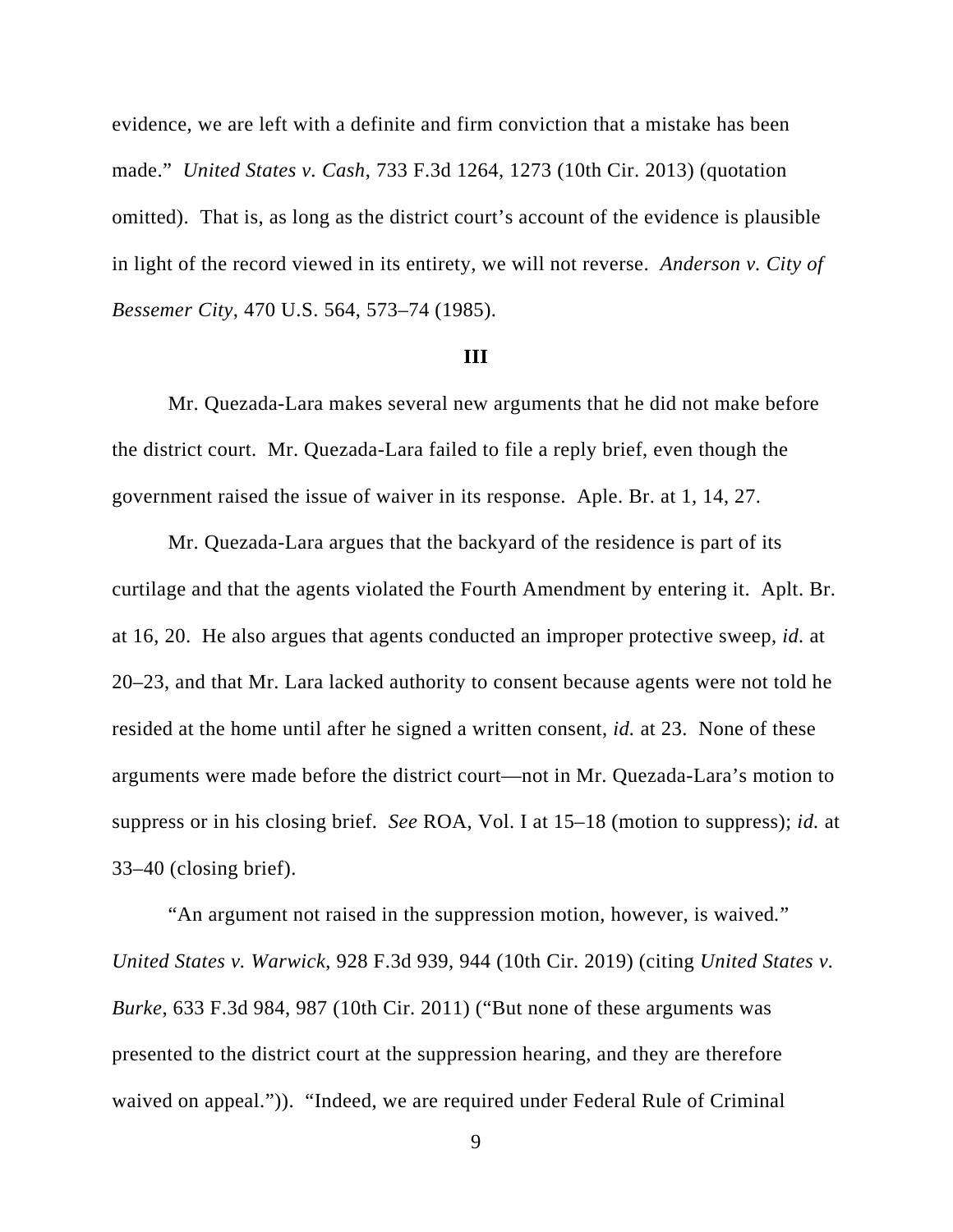Procedure 12(e) to decline review of any argument not made in a motion to suppress evidence and raised for the first time on appeal, unless good cause can be shown why the argument was not raised below." *Warwick*, 928 F.3d at 944.

It is true that "Rule 12 was amended after our decision in *Burke*. But we recently held the 2014 amendments 'did not change the standard for appellate review, [and] *Burke* remains good law.'" *Id.* at n.2 (quoting *United States v. Bowline*, 917 F.3d 1227, 1236 (10th Cir. 2019)) (alteration in *Warwick*). Under *Burke*, "a suppression argument raised for the first time on appeal is waived (i.e., *completely barred*) absent a showing of good cause for why it was not raised before the trial court." 633 F.3d at 988 (emphasis added). Moreover, *Burke* "applies not only where the defendant failed to file a suppression motion at all in the district court, but also where the motion filed lacked the specific issues raised on appeal." *Id.* at 988–89. Unless good cause is shown, *Bowline* precludes us from engaging in plain error review. 917 F.3d at 1237. But even if Mr. Quezada-Lara could show good cause, he would have to also argue for the application of plain error review. *See United States v. Gonzalez-Huerta*, 403 F.3d 727, 733 (10th Cir. 2005) (noting that the appellant bears the burden of showing plain error). He does not make that argument here.

In addition to failing to show good cause and argue for plain error review, Mr. Quezada-Lara failed to file a reply brief, despite the government raising the issue of waiver in its response. *See, e.g.*, Aple. Br. at 1, 14, 27. Accordingly, these arguments are waived, and "we must decline review." *Warwick*, 928 F.3d at 945; *see Burke*, 633 F.3d at 988 (concluding that the defendant "waived appellate review of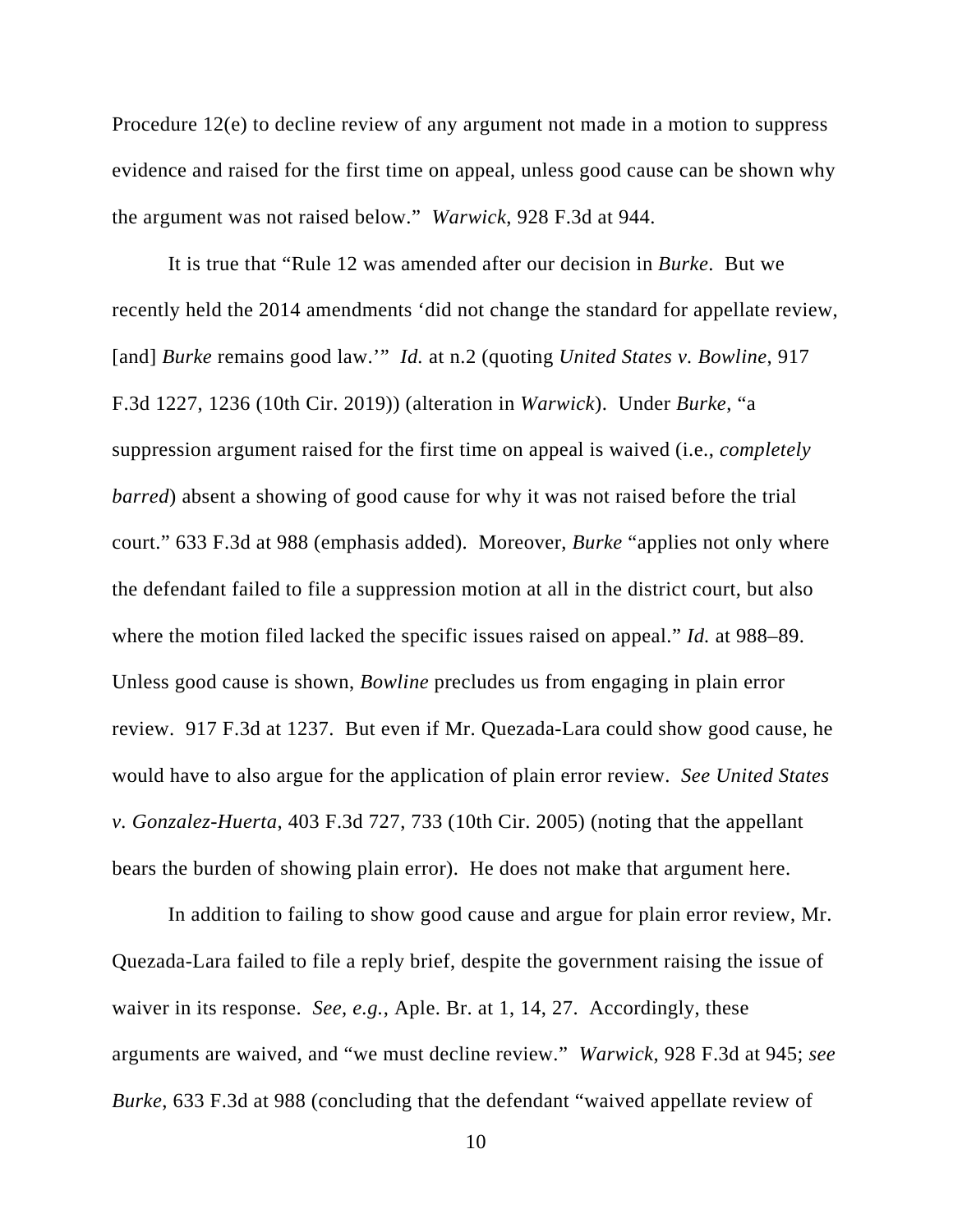[certain] suppression arguments" because he "made no showing of cause in his opening brief, and he failed to do so again in his reply brief despite the government's raising the waiver issue in its response").

#### **A. Whether consent was voluntary**

Mr. Quezada-Lara argues that Mr. Lara's consent was involuntary because of (1) Mr. Lara's dementia and (2) coercive tactics employed by the agents. Aplt. Br. at 24–35. This argument is preserved for our review. Mr. Quezada-Lara challenged the voluntariness of the consent on these grounds before the district court, and the district court ruled on them. *See* ROA, Vol. I at 38 (Mr. Quezada-Lara arguing that the consent was involuntary because of the time of night, number of armed agents, and Mr. Lara's dementia); *id.* at 56–57 (the district court finding that "the record is devoid of evidence that the agents attempted to coerce Mr. Lara or exploit any of his vulnerabilities" and that "[t]he testimony of the FBI agents establishes that at the time of the search, Mr. Lara appeared to be lucid"). Voluntariness is a factual finding determined under the totality of the circumstances, which we review for clear error. *Thompson*, 524 F.3d at 1133.

## **1. Mr. Lara's mental condition.**

As in *United States v. Sims*, 428 F.3d 945 (10th Cir. 2005), "the most troubling issue is whether, given [Mr. Lara's] mental condition, his consent was nonetheless the 'product of a rational intellect and a free will' and made with a 'mental awareness so that the act of consent was that of one who knew what he was doing.'" *Id.* at 953 (quoting *United States v. Gay*, 774 F.2d 368, 377 (10th Cir. 1985)). This mental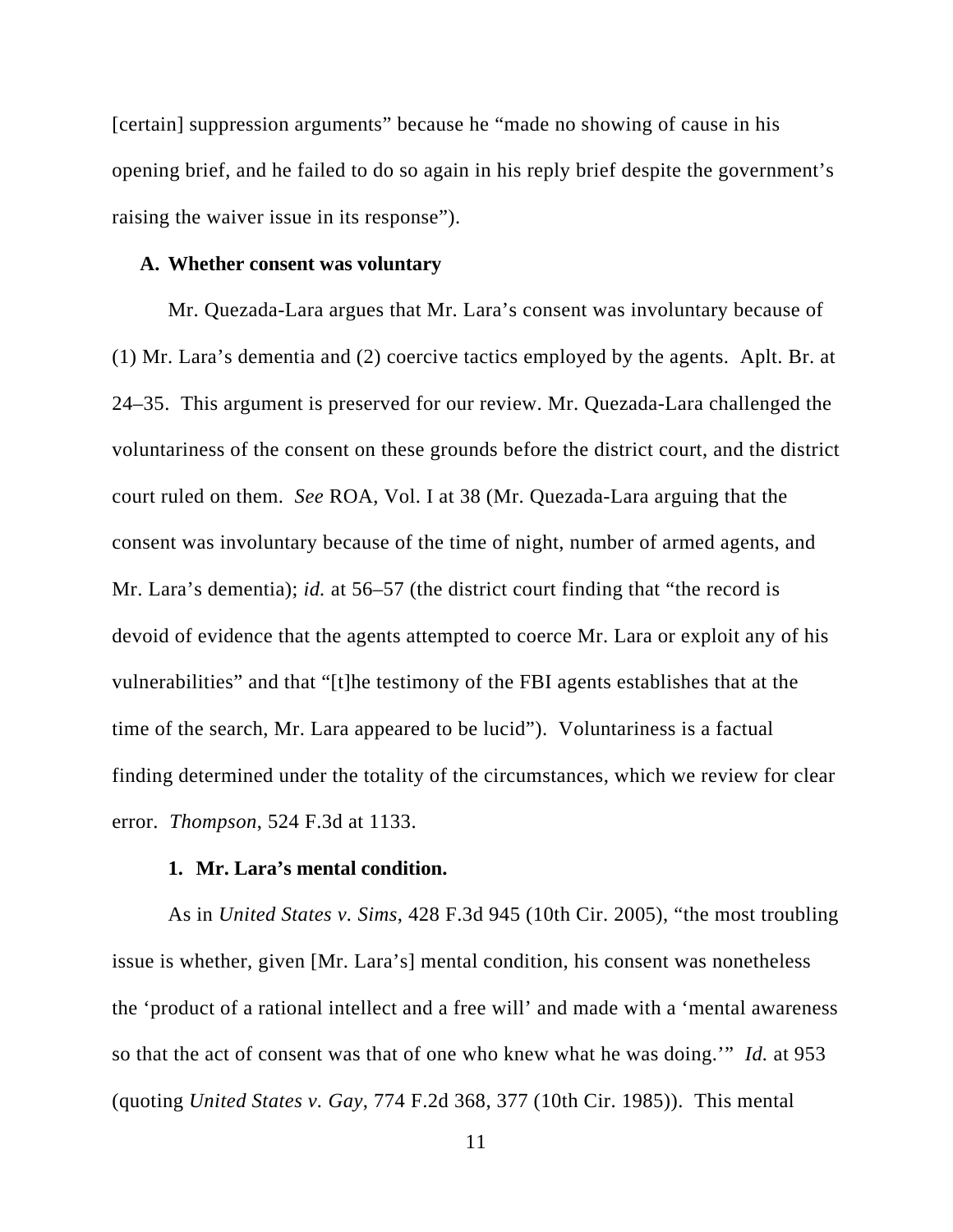awareness "requires both understanding and judgment." *Id.* But "our cases have never required perfect mental ability to find a consent to search was voluntary." *Id.*  In *Gay*, for instance, we concluded that the defendant's argument that consent was involuntary had "no merit" where the defendant was so intoxicated that he "was staggering and swaying as he walked" and slurred his speech, but was able to answer questions and produce his driver's license upon request. 774 F.2d at 375–77.

In determining whether a district court's finding of voluntariness was clearly erroneous, our cases have considered whether the impairment was apparent to the officers, emphasizing that our inquiry regarding impairment focuses on the individual's condition at the time of the search, rather than at a later date. For example, in *Sims*, 428 F.3d at 953, we upheld the district court's finding of voluntariness despite suggestions in the record that the defendant suffered from dementia, "a degenerative disorder that could ultimately affect [the defendant's] judgment." We reasoned that the district court's finding was not clearly erroneous given that the defendant did "not point[ ] this court to any specific evidence of the extent of his impairment at the time of his consent to search," the police testified "that no aspect of [the defendant's] dysfunction was apparent to them," and there was no evidence that the officers "had attempted to exploit any of his vulnerabilities." *Id.*

Mr. Quezada-Lara contends that Mr. Lara's dementia rendered his consent involuntary, and, for support, he relies on (1) the fact that he "had no idea where he was, or what was happening" at the suppression hearing, Aplt. Br. at 31; (2) his daughter's testimony at the suppression hearing that he had dementia for five years,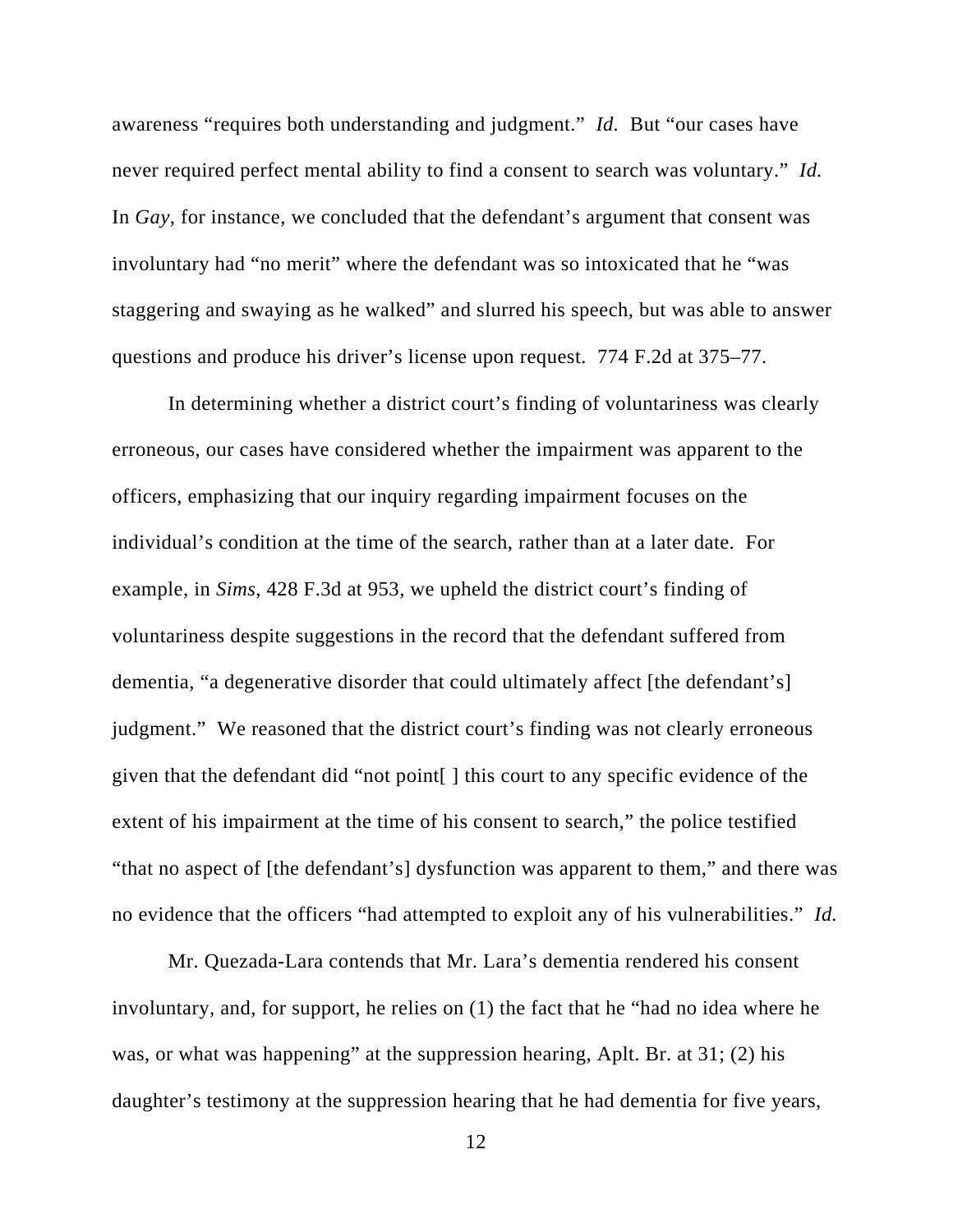*id.* at 32; and (3) medical records presented to the district court that were created months after the search, *id.* 

These arguments fail because, as in *Sims*, the agents here testified that no aspect of Mr. Lara's dysfunction was apparent to them, and the district court credited that testimony. *See* ROA, Vol. I at 57. The agents testified that Mr. Lara was friendly, cooperative, showed no signs of dementia, and seemed to understand what was going on because his answers were responsive to their questions. *See, e.g.*, *id.*, Vol. II at 11, 74. For instance, when asked if he would consent to a search, Mr. Lara nodded affirmatively and signed the consent-to-search form. *Id.* at 79–80. He was also able to explain that he was Mr. Quezada-Lara's grandfather, and that he lived in the home with him. *Id.* at 76. In addition, he knew that his daughter had gone to Mexico*, id.* at 94, and he told the agents that Mr. Quezada-Lara had come to the home earlier that day to take a shower, which agents confirmed when they found some of his clothing in the bathroom, *id.* at 19. Moreover, like in *Sims*, "the district court found no evidence that the police had attempted to exploit any of his vulnerabilities." 428 F.3d at 953; *see* ROA, Vol. I at 57 ("[T]he record is devoid of evidence that the agents attempted to . . . exploit any of his vulnerabilities.").

Mr. Lara's testimony at the March 30, 2018 suppression hearing says nothing about the extent of his impairment at the time of the search, given that the suppression hearing took place more than nine months after the search. The same is true of the medical records introduced. As to his daughter's testimony that Mr. Lara had dementia at the time of the search, the district court found that her testimony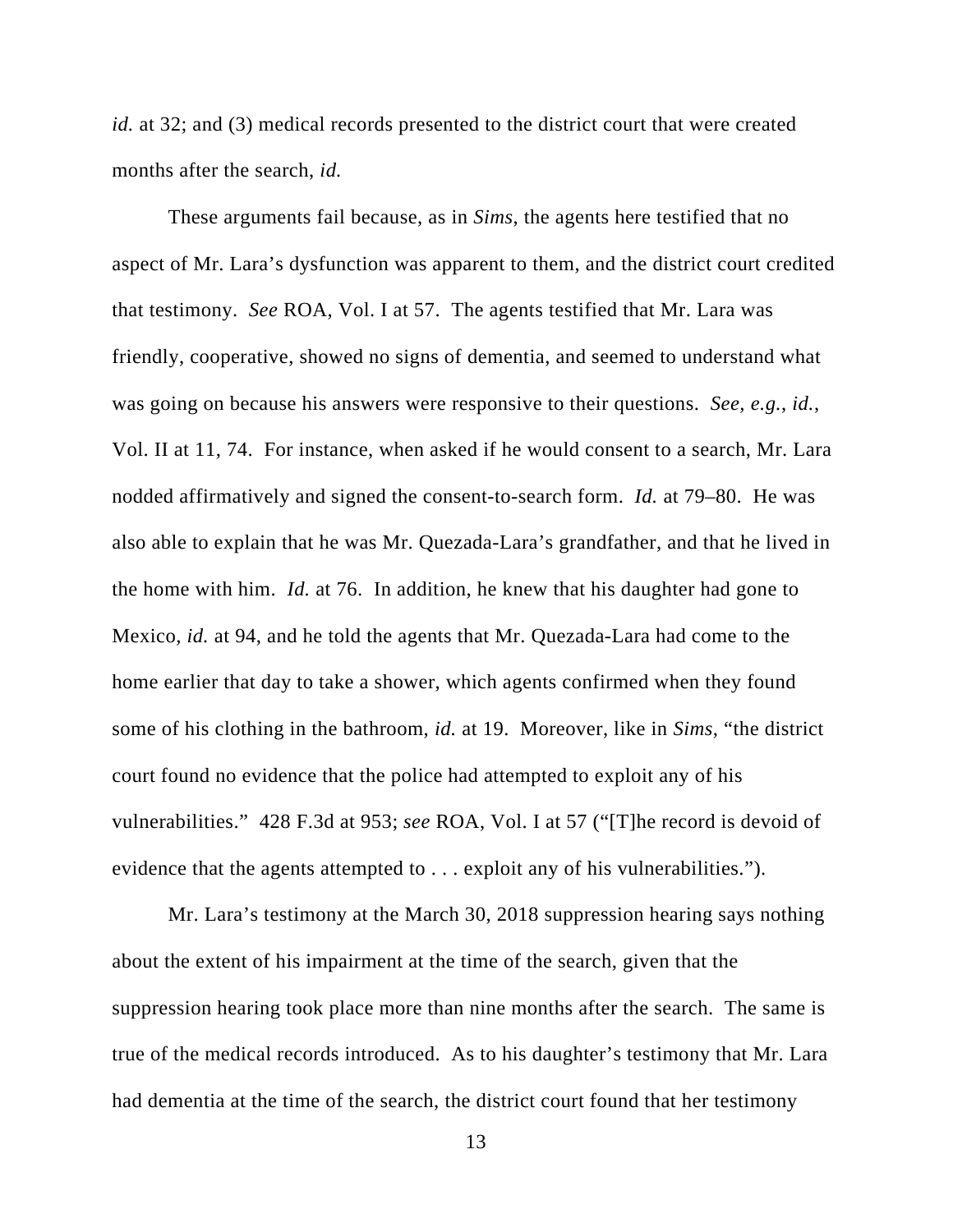suggested that "his dysfunction was limited and perhaps not apparent because he was largely able to care for himself." *Id.* In other words, while her testimony indicated that he had dementia (which was true of the defendant in *Sims*), it also indicated that the "extent of his impairment at the time of his consent to search" was not severe. *Sims*, 428 F.3d at 953. Moreover, Ms. Lara's testimony does not show that the dysfunction was "apparent to [the agents]." *Id.* Indeed, the agents testified that no aspect of the dysfunction was apparent to them, which is consistent with his daughter's testimony suggesting that his dysfunction was limited at the time of the search. And, in any event, "our cases have never required perfect mental ability to find a consent to search was voluntary." *Id.* Considering the evidence in the light most favorable to the government, the district court did not clearly err in finding that Mr. Lara was mentally capable to consent.

#### **2. Coercive police tactics alleged**

Mr. Quezada-Lara also argues that Mr. Lara's consent was involuntary because of coercive police tactics, stating that the agents: (a) awoke him late at night; (b) pointed rifles at him; (c) allegedly broke his bedroom window; (d) told him to come out to the back porch; (e) yelled into the house for other occupants to come outside; (f) did not ask for consent to accompany him into the residence; (g) did not tell him that they wanted to search for guns and drugs before he signed the consentto-search form; and (h) did not explain that he had a right to refuse consent to the search. Aplt. Br. at 29–30, 33. He also contends (i) that the number of agents present had a coercive effect. *Id.* at 33. Before the district court, Mr. Quezada-Lara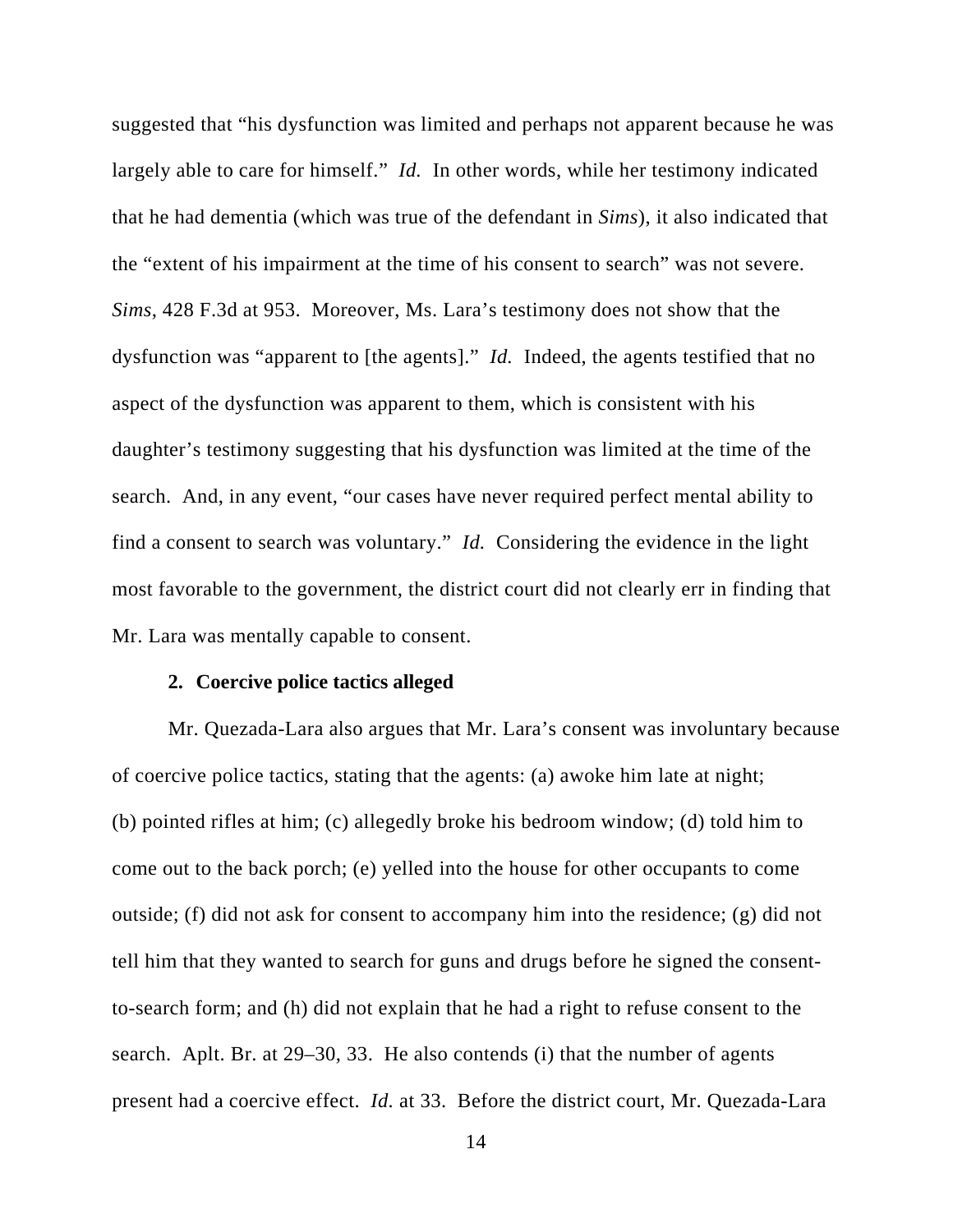relied only on grounds (a), (h), and (i). *See* ROA, Vol. I at 38 (arguing that consent was involuntary when "[c]oupling his dementia . . . with the time of night . . . and the number of armed agents" and noting that "apparently [Agent Stemo] did not explain to him that he had a right to refuse"). The other arguments are therefore waived.

Again, "the question whether a consent to a search was in fact 'voluntary' or was the product of duress or coercion, express or implied, is a question of fact to be determined from the totality of all the circumstances." *Bustamonte*, 412 U.S. at 227. Regarding coercion, relevant factors "include physical mistreatment, use of violence, threats, promises, inducements, deception, trickery, or an aggressive tone, . . . the number of officers on the scene, and the display of police weapons." *United States v. Sawyer*, 441 F.3d 890, 895 (10th Cir. 2006) (citations omitted). The district court found that "the record is devoid of evidence that the agents attempted to coerce Mr. Lara or exploit any of his vulnerabilities." ROA, Vol. I at 57.

We review each of Mr. Quezada-Lara's coercion arguments below, noting which arguments have been preserved and which have been waived. We conclude by analyzing whether the preserved arguments outweigh the numerous factors indicating that Mr. Lara's consent was not coerced.

## **(a) Time of day**

Mr. Quezada-Lara argues that because the agents came to the residence in the middle of the night, their request that Mr. Lara sign a consent form was coercive. The arrival of police officers at a home in the middle of the night can be more coercive than their arrival during the day, but this factor alone does not show that the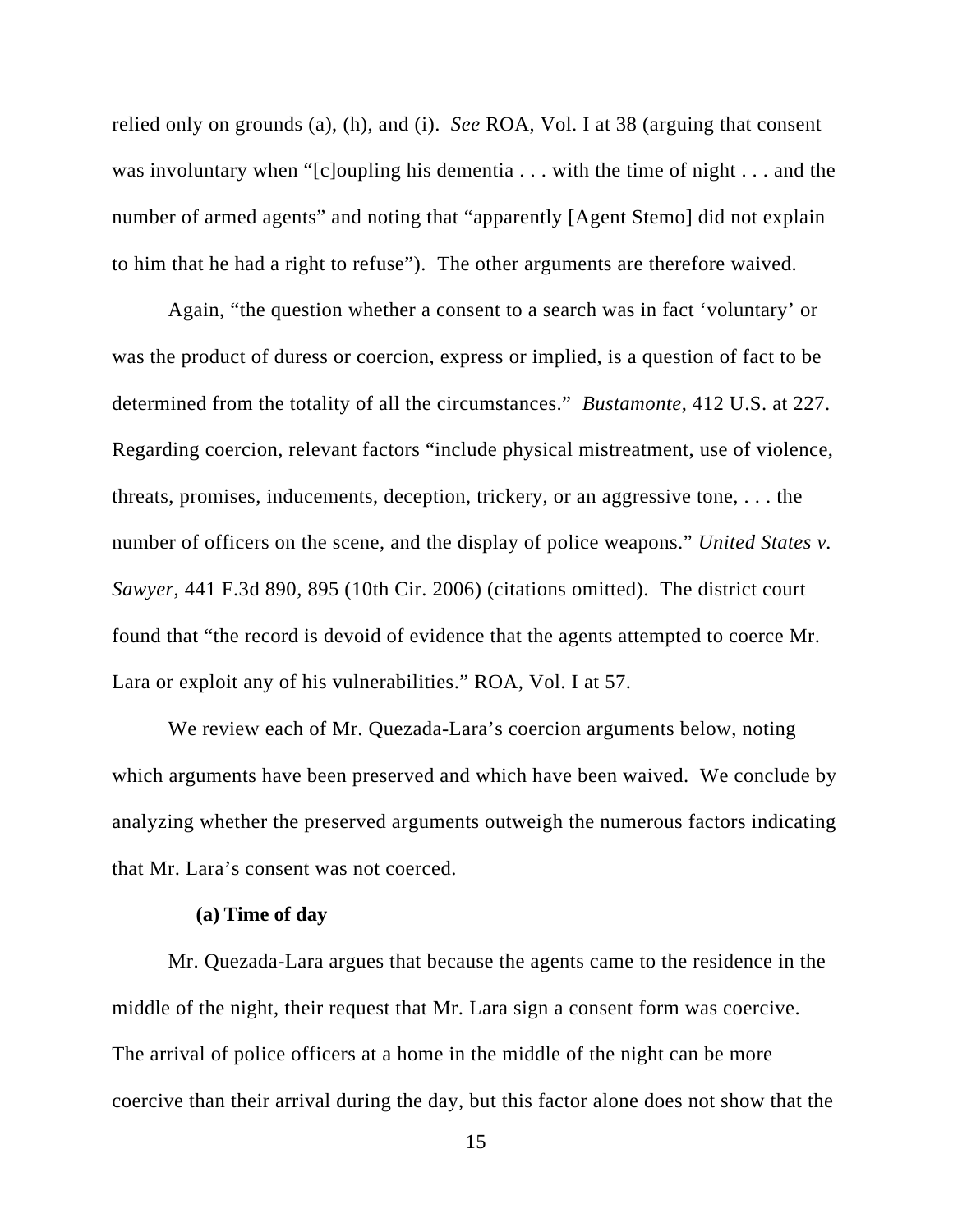consent was involuntary. *See United States v. Abdenbi*, 361 F.3d 1282, 1288, 1292 (10th Cir. 2004) (concluding that "the record is void of any indication that [the third party's consent] was threatened or coerced in any way" even though the third party was contacted at his home "very early in the morning"). Thus, while this factor likely weighs against a conclusion that the consent was voluntary, the district court's ruling was based on a totality of the circumstances.

#### **(b) Showing of force**

As for the argument that the consent was involuntary because the agents pointed rifles at Mr. Lara, Mr. Quezada-Lara never made this argument before the district court. He relied only on the "number of armed agents," ROA, Vol. I at 38, never mentioning the agents pointing their rifles at Mr. Lara. This argument is therefore waived.

#### **(c) The broken window**

Next, without record support, Mr. Quezada-Lara contends that the consent was involuntary because "agents br[oke the] bedroom window." Aplt. Br. at 29. Mr. Quezada-Lara never made this argument before the district court. It is therefore waived. While Mr. Quezada-Lara pointed in his district court briefing to testimony showing that the window had a hole in it, *see* ROA, Vol. I at 35, he never stated who broke the window, or that the agents' purported breaking of the window made the consent involuntary or a product of coercion, *see id.*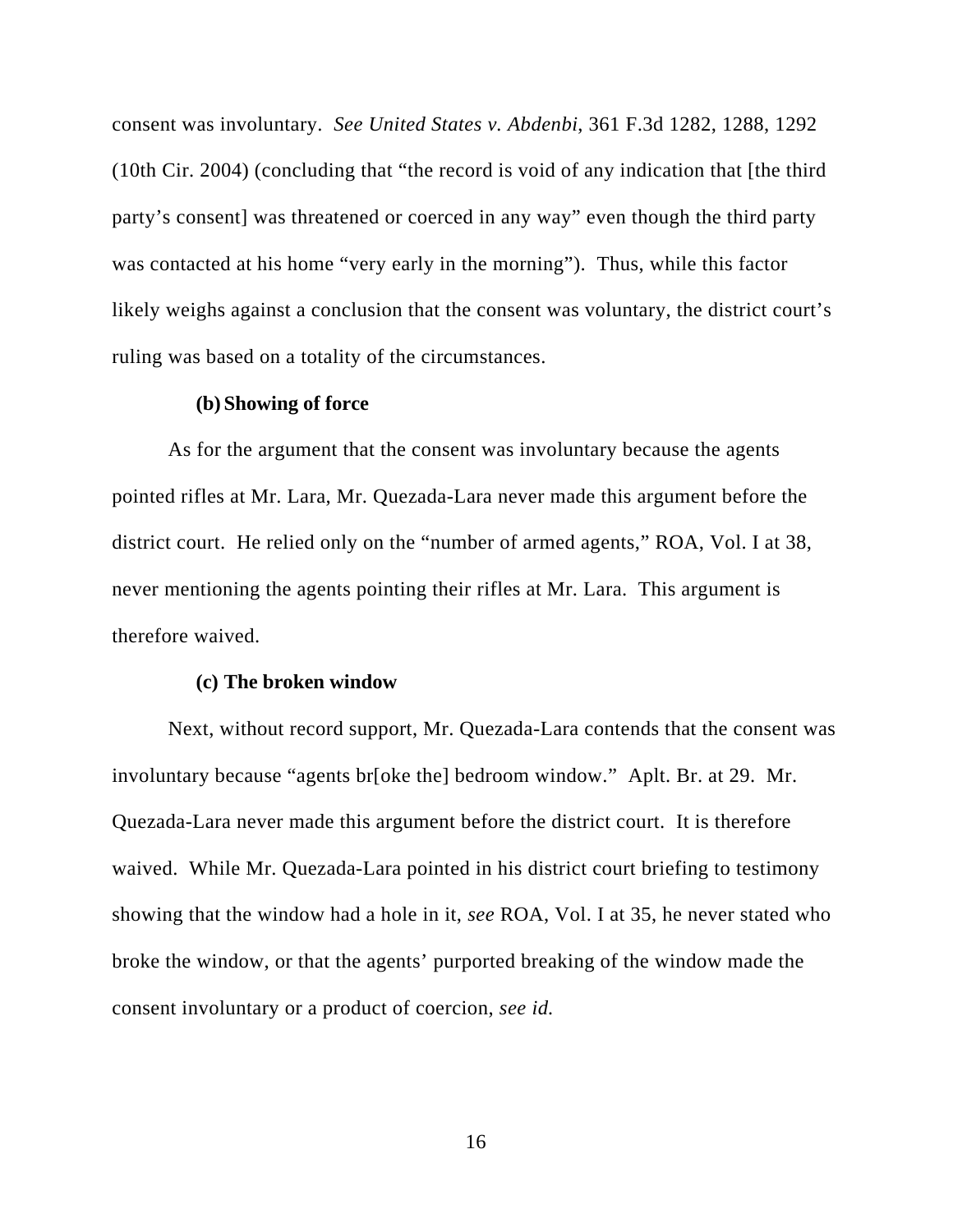# **(d), (e), (f) Requesting Mr. Lara come to the back porch; yelling for others in the home to come outside; and lack of consent to accompany him into the kitchen**

 None of these arguments were raised below. They are therefore waived. Regardless, Agent Acee testified that they moved Mr. Lara to the porch because they thought an exchange of gunfire with Mr. Quezada-Lara was possible, *id.*, Vol. II at 57, and the agents were yelling to find out who else was in the home, *see id.* at 42. As the government points out, these actions had a "valid, non-coercive purpose," so they do not undermine the district court's finding of voluntariness. *Warwick*, 928 F.3d at 946. Moreover, there is no evidence that Mr. Lara later went into the kitchen with agents unwillingly. Agent Stemo asked him if he would go inside, and both of them went to the kitchen. ROA, Vol. II at 75.

## **(g) Whether agents told Mr. Lara of the purpose of the search**

Next, Mr. Quezada-Lara argues that the consent was involuntary because agents did not tell Mr. Lara they were searching for guns and drugs. This argument was not raised before the district court, so this argument, too, is waived. In fact, Mr. Quezada-Lara argued the opposite below—that agents "indicated [at the suppression hearing] that they explained [to Mr. Lara] that they wanted to search the house for contraband." *Id.*, Vol. I at 36.

### **(h) Right to refuse consent**

Mr. Quezada-Lara next contends that the consent was involuntary because Mr. Lara was not asked if he understood that he had a right to refuse the search. Although Mr. Quezada-Lara raised this argument before the district court, the record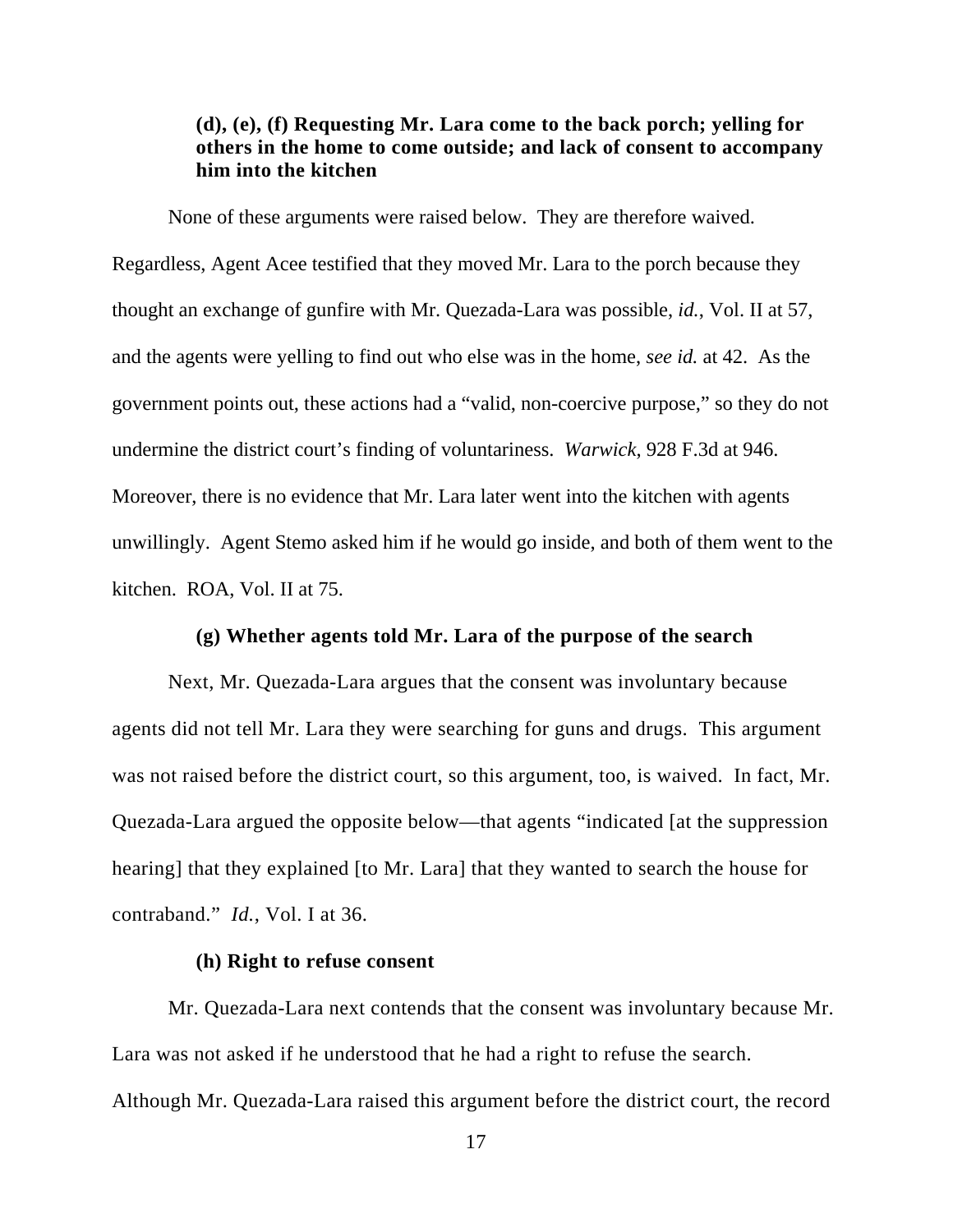indicates that Agent Stemo read the consent-to-search form to Mr. Lara, including its statement, "I've been informed of my right to deny permission to search." *Id.*, Vol. II at 77. After the consent-to-search form was read to Mr. Lara, he signed it. In *United States v. Iribe*, 11 F.3d 1553, 1557 (10th Cir. 1993), we concluded that "the evidence indicates that [the] consent was intelligently given" because the third-party "signed a consent to search form [and t]he form contained a clause discussing the right to refuse consent." The same holds true here. *See also Warwick*, 928 F.3d at 945 ("A signed consent form indicates voluntary consent."). And, in any event, "knowledge of the right to refuse consent" is not "a necessary prerequisite to demonstrating a 'voluntary' consent." *Bustamonte*, 412 U.S. at 232–33.

### **(i) The number of agents present**

Without stating the specific number of agents present at the time of the search, Mr. Quezada-Lara argues that the number of agents made the consent involuntary. Mr. Quezada-Lara raised this argument before the district court. While the presence of more than one officer increases the coerciveness of an encounter, *Iribe*, 11 F.3d at 1557, "that alone does not render consent per se involuntary." *Thompson*, 524 F.3d at 1134. Although ten to twelve officers were present at the residence here, ROA, Vol. II at 35–36, only three officers were present with Mr. Lara when his consent was requested. *Id.* at 98–99; *see Thompson*, 524 F.3d at 1134 (concluding that consent was voluntary where "the record demonstrate[d] that when [the officer] requested permission to search . . . [the third-party] was approached by three police officers"). Regardless, the number of officers present does not "outweigh[] the numerous factors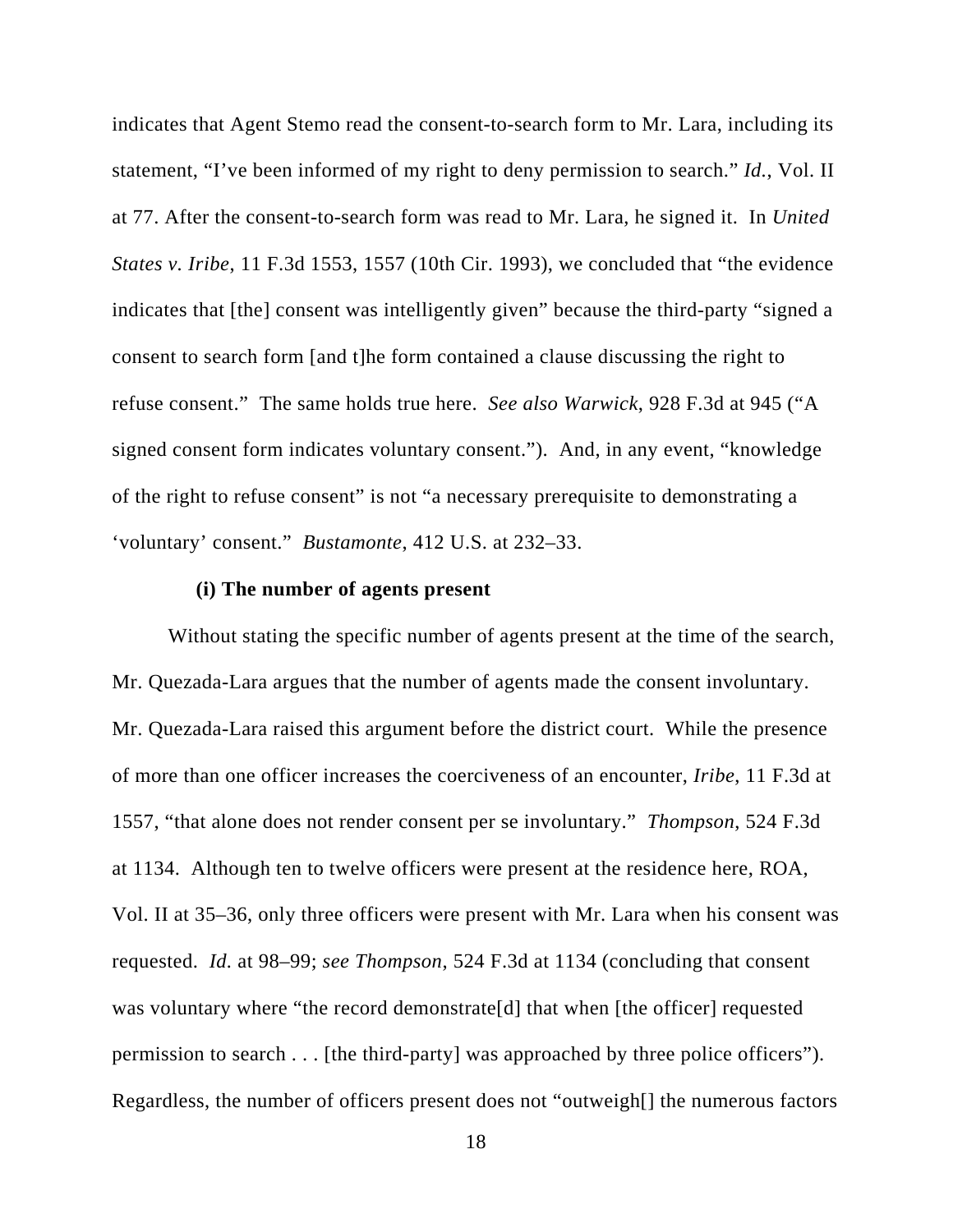indicating that [Mr. Lara] voluntarily consented to the search of the house." *Iribe*, 11 F.3d at 1557.

## **3. Factors indicating a lack of coercion**

In sum, regarding coercion, we are left with only three arguments preserved for appellate review: the time of day; the number of agents present; and the alleged failure to inform Mr. Lara that he could refuse consent. As for his right to refuse consent, Mr. Lara signed a form containing a clause describing his right to refuse. The number of officers present here and the fact that the search occurred in the middle of the night, however, both tend to make the officers' request to search more coercive than had it occurred during the day with only a single officer. But these factors do not outweigh the numerous factors indicating that Mr. Lara's consent was voluntary and not a product of coercion.

The agents did not engage in coercive tactics such as "physical mistreatment . . . threats, promises, inducements, deception, trickery, or an aggressive tone." *Warwick*, 928 F.3d at 945. The record also "does not reveal that [Mr. Lara] felt coerced, frightened or otherwise threatened" at the time he gave consent to search. *Iribe*, 11 F.3d at 1557. To the contrary, agents testified that Mr. Lara was joking with them, that he was "[c]alm and friendly," even offering to make them food, and there is no evidence that he was handcuffed or restrained. ROA, Vol. II at 21, 73–74, 81, 90–91, 94; *see Warwick*, 928 F.3d at 945 (the fact that the defendant "was friendly and comfortable enough to engage the agents in small talk and jokes" supported finding that he voluntarily consented to a search); *Iribe*, 11 F.3d at 1557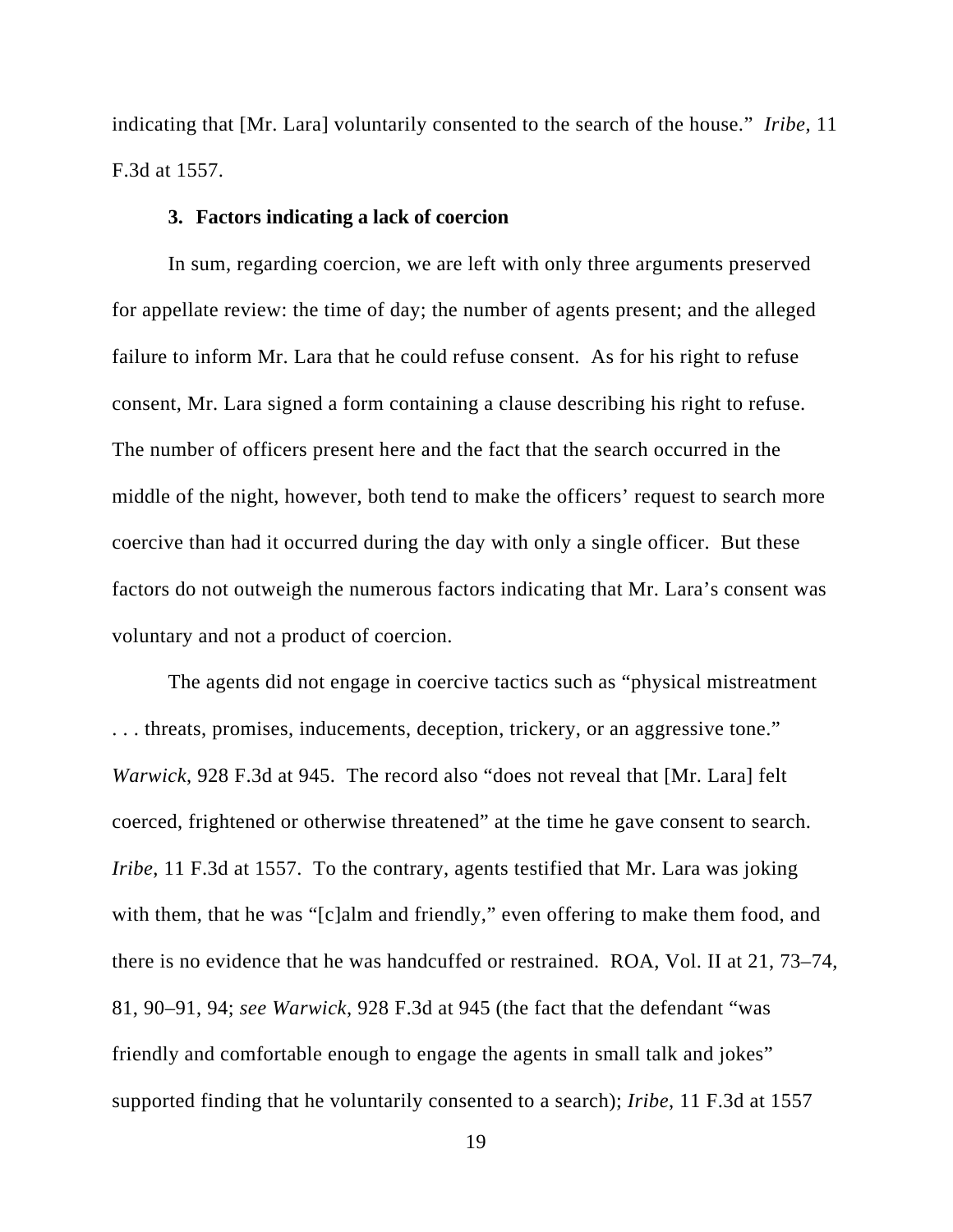(emphasizing that "[t]he conversation between [the officer] and [the third-party] regarding her consent to search the house was cordial and spoken in low volume"). And, as in *Iribe*, "[n]o promises or threats were made in an attempt to extract [his] consent." 11 F.3d at 1557. Agent Stemo read the consent-to-search form to Mr. Lara in Spanish, including its statement that he had a right to refuse consent, and he signed it without hesitation. Given the numerous factors indicating Mr. Lara's consent was not a product of coercion, the time of day and the number of agents present do not render the district court's finding clearly erroneous.

### **B. Whether the search exceeded the scope of the consent**

Finally, Mr. Quezada-Lara argues that "the search that took place exceeded the scope of any consent as Mr. Lara was not told agents were searching for drugs and firearms until after his written consent was obtained." Aplt. Br. at 24 (capitalization omitted). This argument was not made before the district court, and he has not attempted to show good cause. Before the district court, Mr. Quezada-Lara did note, in setting forth the general legal standards, that a search cannot exceed the scope of the consent given. *See* ROA, Vol. I at 16. But he never argued that the search exceeded the scope of the consent given by Mr. Lara here. *See id.* at 15–18, 33–40. Thus, the argument has been waived.